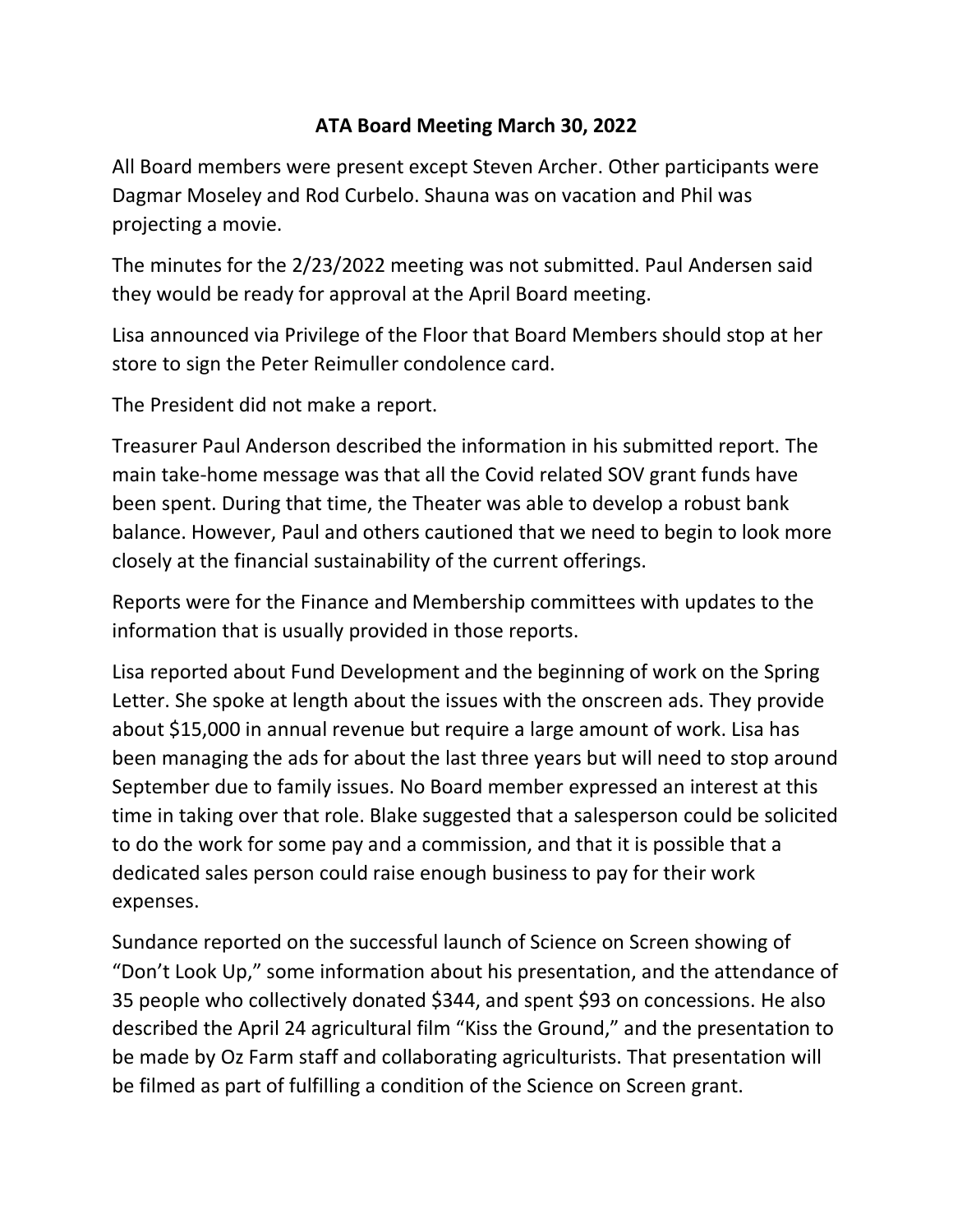Tim reported that the fountain has been fixed, the ice machine needs to be replaced.

Personnel committee filled the House Manager position with the hiring of Schmidty for that position.

Dagmar reported in depth on the attendance and box receipts for movies over the past three months. She also updated the Board on the upcoming Board member election and Annual Meeting which will be done via Zoom. There are three nominees (Paul Andersen, Michael Beattie, and Rod Curbelo) for three positions. An extended discussion about not having an actual vote went nowhere mostly because of constraints in the Board bylaws and some resistance to ATA being a membership organization and not having an election.

A long discussion in Old Business resulted in the unanimous passing of the following motion made by Paul and seconded by Blake:

The Arena Theater Board votes to eliminate the mask mandate but still recommend the wearing of masks, eliminate audience capacity limits, and eliminate vaccination requirements except for live events where the performers can require vaccinations and also for program events such as the Opera where the organizers can stipulate the audience requirements for vaccinations, masks, etc.

Dagmar raised the question of how this vote affected the Wednesday evening vaccine required movies. Michael suggested that we table the decision about Wednesday evening cinema until the next Board meeting. All agreed.

Harm suggested that we put off any decision about the proposed wall mural due mostly to financial issues. Paul suggested that the group could explore possible funding for that desired project.

Paul brought up the issue of the Theater participating in some way in the April 23 city-wide Fringe Festival. Blake presented information about the wide variety of Fringe Festival events and locations. The Theater will not sponsor any events.

Paul and Tim communicated about the policy recommendation related to Board member behavior. The following motion was made by Paul, seconded by Susan and unanimously approved: "Board members are expected to treat each other